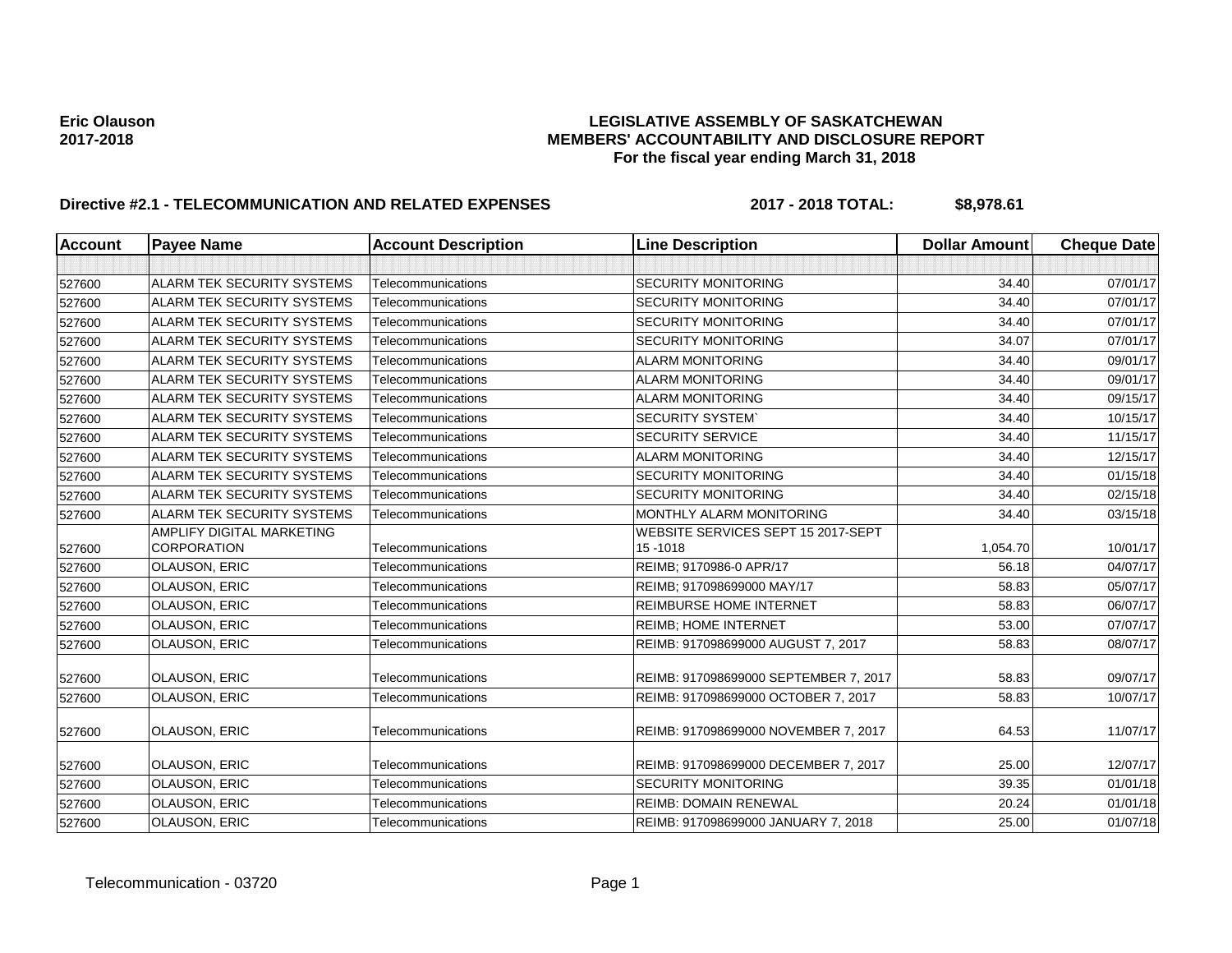# Eric Olauson<br>LEGISLATIVE ASSEMBLY OF SASKATCHEWAN<br>MEMBERS' ACCOUNTABILITY AND DISCLOSURE REF **2017-2018 MEMBERS' ACCOUNTABILITY AND DISCLOSURE REPORT For the fiscal year ending March 31, 2018**

# **Directive #2.1 - TELECOMMUNICATION AND RELATED EXPENSES 2017 - 2018 TOTAL: \$8,978.61**

| <b>Account</b> | <b>Payee Name</b>    | <b>Account Description</b> | <b>Line Description</b>                | <b>Dollar Amount</b> | <b>Cheque Date</b> |
|----------------|----------------------|----------------------------|----------------------------------------|----------------------|--------------------|
|                |                      |                            |                                        |                      |                    |
| 527600         | OLAUSON, ERIC        | Telecommunications         | <b>REIMB: SECURITY MONITORING</b>      | 39.35                | 02/01/18           |
| 527600         | <b>OLAUSON, ERIC</b> | Telecommunications         | <b>REIMB: SECURITY MONITORING</b>      | 39.35                | 02/01/18           |
|                |                      |                            | <b>REIMB: HOME OFFICE INTERNET</b>     |                      |                    |
| 527600         | <b>OLAUSON, ERIC</b> | Telecommunications         | FEBRUARY 7/18                          | 25.00                | 02/07/18           |
| 527600         | <b>OLAUSON, ERIC</b> | Telecommunications         | <b>REIMB: MONTHLY ALARM MONITORING</b> | 39.35                | 03/01/18           |
| 527600         | <b>SASKTEL</b>       | Telecommunications         | 328200788008 APR/17                    | 127.94               | 05/01/17           |
| 527600         | <b>SASKTEL</b>       | Telecommunications         | 935492799005 APR/17                    | 176.04               | 05/01/17           |
| 527600         | <b>SASKTEL</b>       | Telecommunications         | 935247399001 APR/17                    | 204.04               | 05/01/17           |
| 527600         | <b>SASKTEL</b>       | Telecommunications         | 328200788008 MAY/17                    | 129.63               | 06/01/17           |
| 527600         | <b>SASKTEL</b>       | Telecommunications         | 935247399001 MAY/17                    | 204.04               | 06/01/17           |
| 527600         | <b>SASKTEL</b>       | Telecommunications         | 935492799005 MAY/17                    | 151.27               | 06/01/17           |
| 527600         | <b>SASKTEL</b>       | Telecommunications         | 935247399001 JUNE 16, 2017             | 204.04               | 06/16/17           |
| 527600         | <b>SASKTEL</b>       | Telecommunications         | 935492799005 JUN/17                    | 151.30               | 06/16/17           |
| 527600         | <b>SASKTEL</b>       | Telecommunications         | 328200788008 JUN/17                    | 117.29               | 07/01/17           |
| 527600         | <b>SASKTEL</b>       | Telecommunications         | 935492799005 JUL/17                    | 151.53               | 07/16/17           |
| 527600         | <b>SASKTEL</b>       | Telecommunications         | 935247399001 JUL/17                    | 204.04               | 07/16/17           |
| 527600         | <b>SASKTEL</b>       | Telecommunications         | 328200788008 JUL/17                    | 116.22               | 08/01/17           |
| 527600         | <b>SASKTEL</b>       | Telecommunications         | 935492799005 AUGUST 16, 2017           | 151.33               | 08/16/17           |
| 527600         | <b>SASKTEL</b>       | Telecommunications         | 935247399001 AUGUST 16, 2017           | 204.92               | 08/16/17           |
| 527600         | <b>SASKTEL</b>       | Telecommunications         | 328200788008 AUGUST 16, 2017           | 186.52               | 09/01/17           |
| 527600         | <b>SASKTEL</b>       | Telecommunications         | 935247399001 SEPTEMBER 16, 2017        | 204.04               | 10/01/17           |
| 527600         | <b>SASKTEL</b>       | Telecommunications         | 328200788008 SEPTEMBER 16, 2017        | 141.75               | 10/01/17           |
| 527600         | <b>SASKTEL</b>       | Telecommunications         | 935492799005 SEPTEMBER 16, 2017        | 151.27               | 10/01/17           |
| 527600         | <b>SASKTEL</b>       | Telecommunications         | 935247399001 OCTOBER 16, 2017          | 203.16               | 10/16/17           |
| 527600         | <b>SASKTEL</b>       | Telecommunications         | 935492799005 OCTOBER 16, 2017          | 151.27               | 10/16/17           |
| 527600         | <b>SASKTEL</b>       | Telecommunications         | 328200788008 OCTOBER 16, 2017          | 116.22               | 11/01/17           |
| 527600         | <b>SASKTEL</b>       | Telecommunications         | 935247399001 NOVEMBER 16, 2017         | 197.68               | 11/16/17           |
| 527600         | <b>SASKTEL</b>       | Telecommunications         | 935492799005 NOVEMBER 16, 2017         | 151.30               | 11/16/17           |
| 527600         | <b>SASKTEL</b>       | Telecommunications         | 328200788008 NOVEMBER 16, 2017         | 116.22               | 12/01/17           |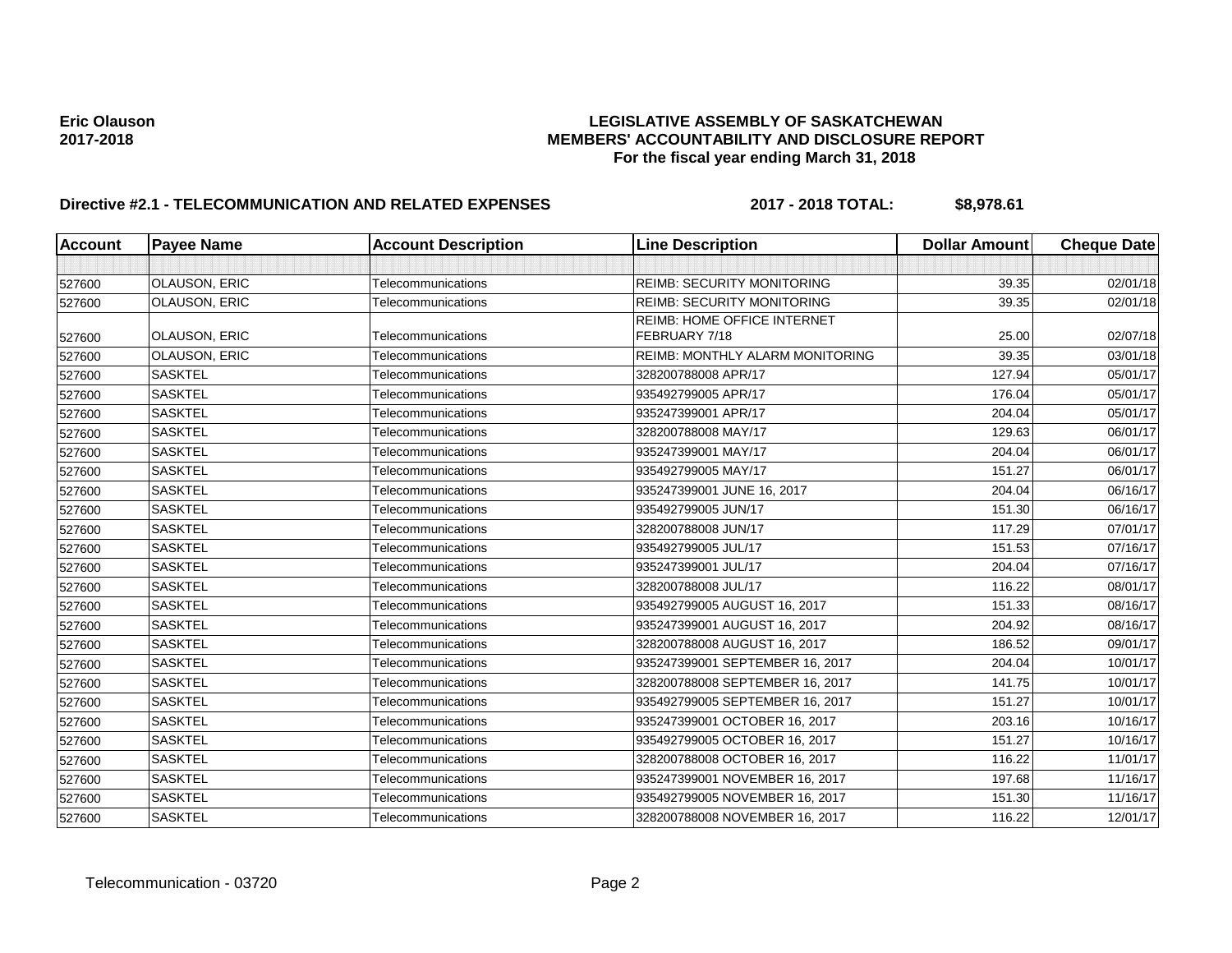# Eric Olauson<br>LEGISLATIVE ASSEMBLY OF SASKATCHEWAN<br>MEMBERS' ACCOUNTABILITY AND DISCLOSURE REF **2017-2018 MEMBERS' ACCOUNTABILITY AND DISCLOSURE REPORT For the fiscal year ending March 31, 2018**

# **Directive #2.1 - TELECOMMUNICATION AND RELATED EXPENSES 2017 - 2018 TOTAL: \$8,978.61**

| Account | <b>Payee Name</b>                  | <b>Account Description</b>           | <b>Line Description</b>                  | <b>Dollar Amountl</b> | <b>Cheque Date</b> |
|---------|------------------------------------|--------------------------------------|------------------------------------------|-----------------------|--------------------|
|         |                                    |                                      |                                          |                       |                    |
| 527600  | <b>SASKTEL</b>                     | Telecommunications                   | 328200788008 DECEMBER 16, 2017           | 116.22                | 01/01/18           |
| 527600  | <b>SASKTEL</b>                     | Telecommunications                   | 935247399001 DECEMBER 16, 2017           | 197.68                | 01/01/18           |
| 527600  | <b>SASKTEL</b>                     | Telecommunications                   | 9354927-5 DECEMBER 16, 2017              | 153.39                | 01/01/18           |
| 527600  | <b>SASKTEL</b>                     | Telecommunications                   | 935247399001 JANUARY 16, 2018            | 198.22                | 01/16/18           |
| 527600  | <b>SASKTEL</b>                     | Telecommunications                   | 935492799005 JANUARY 16, 2018            | 153.57                | 01/16/18           |
| 527600  | <b>SASKTEL</b>                     | Telecommunications                   | 03282007 JANUARY 16, 2018                | 143.50                | 01/16/18           |
| 527600  | <b>SASKTEL</b>                     | Telecommunications                   | 935247399001 FEBRUARY 16, 2018           | 198.70                | 03/01/18           |
| 527600  | <b>SASKTEL</b>                     | Telecommunications                   | 328200788008 FEBRUARY 16, 2018           | 364.03                | 03/01/18           |
| 527600  | <b>SASKTEL</b>                     | Telecommunications                   | 935492799005 FEBRUARY 16, 2018           | 153.76                | 03/01/18           |
| 527600  | <b>SASKTEL</b>                     | Telecommunications                   | 935492799005 MARCH 16, 2018              | 153.73                | 03/16/18           |
| 527600  | <b>SASKTEL</b>                     | Telecommunications                   | 935247399001 MARCH 16, 2018              | 198.70                | 03/16/18           |
| 527600  | <b>SASKTEL</b>                     | Telecommunications                   | 328200788008 MARCH 16, 2018              | 116.90                | 03/16/18           |
| 527600  | SASKTEL                            | Telecommunications                   | <b>RTV - ERIC OLAUSON - PERSONAL USE</b> | (200.00)              | 03/22/18           |
| 527600  | <b>SASKTEL</b>                     | Telecommunications                   | RTV - MADELAINE FAST - PERSONAL USE      | (100.00)              | 03/22/18           |
| 527600  | <b>WITHOUT A HITCH PRODUCTIONS</b> | Telecommunications                   | <b>WEBSITE DOMAIN HOSTING</b>            | 138.65                | 04/04/17           |
| 555000  | <b>WIRELESS AGE</b>                | Other Material and Supplies          | MLA 256GB APPLE IPHONE&CASE              | 50.84                 | 02/14/18           |
| 565200  | <b>WIRELESS AGE</b>                | Office Furniture and Equipment - Exp | MLA 256GB APPLE IPHONE&CASE              | 805.59                | 02/14/18           |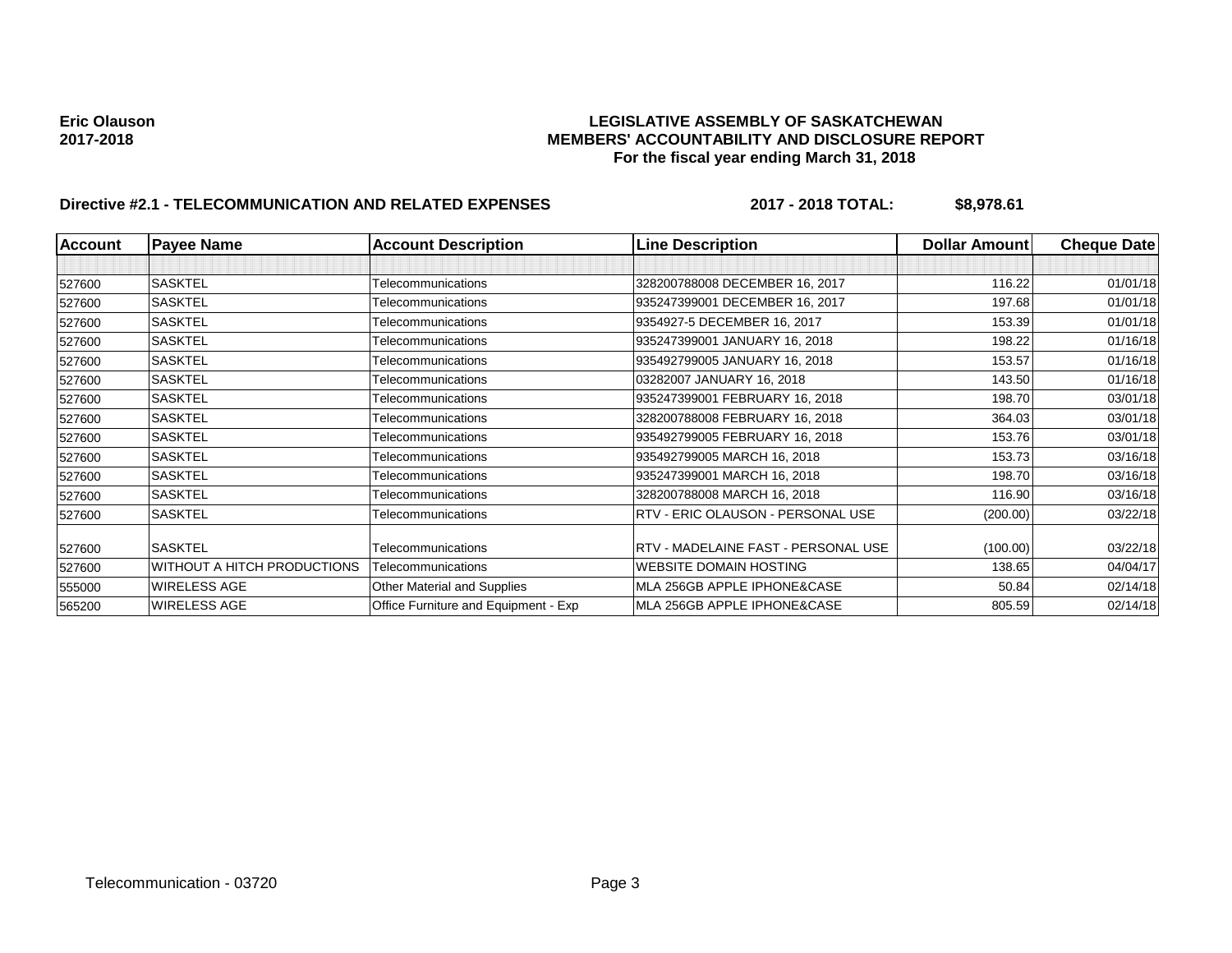# **LEGISLATIVE ASSEMBLY OF SASKATCHEWAN MEMBERS' ACCOUNTABILITY AND DISCLOSURE REPORT For the fiscal year ending March 31, 2018**

# **Directive #3.1 - MLA TRAVEL AND LIVING EXPENSES 2017 - 2018 TOTAL: \$34,978.05**

| <b>Account</b> | <b>Payee Name</b>      | <b>Account Description</b>  | <b>Line Description</b>                      | <b>Dollar Amount</b> | <b>Cheque Date</b> |
|----------------|------------------------|-----------------------------|----------------------------------------------|----------------------|--------------------|
|                |                        |                             |                                              |                      |                    |
| 541900         | <b>FAST, MADELAINE</b> | Elected Rep - Travel        | C.A. TRAVEL/MLA TICKET                       | 45.00                | 05/12/17           |
| 541900         | <b>OLAUSON, ERIC</b>   | <b>Elected Rep - Travel</b> | MLA TRAVEL; APR 1 - 9                        | 1,437.72             | 04/10/17           |
| 541900         | <b>OLAUSON, ERIC</b>   | <b>Elected Rep - Travel</b> | MLA TRAVEL; APR 10 - 13                      | 1,233.88             | 04/13/17           |
| 541900         | OLAUSON, ERIC          | <b>Elected Rep - Travel</b> | MLA TRAVEL; APR 23 - 27                      | 1,351.83             | 04/27/17           |
| 541900         | <b>OLAUSON, ERIC</b>   | <b>Elected Rep - Travel</b> | MLA TRAVEL; APR 28 - MAY 4                   | 1,268.43             | 05/04/17           |
| 541900         | <b>OLAUSON, ERIC</b>   | <b>Elected Rep - Travel</b> | MLA TRAVEL; MAY 5 - 11                       | 1.159.91             | 05/11/17           |
| 541900         | <b>OLAUSON, ERIC</b>   | <b>Elected Rep - Travel</b> | MLA TRAVEL; MAY 12 - 18                      | 1,496.16             | 05/18/17           |
| 541900         | <b>OLAUSON, ERIC</b>   | <b>Elected Rep - Travel</b> | MLA TRAVEL; APR 28 - JUN 2                   | 1,269.88             | 06/06/17           |
| 541900         | OLAUSON, ERIC          | <b>Elected Rep - Travel</b> | MLA TRAVEL; APR 28-JUN 6 DIFFERENCE          | 113.25               | 06/06/17           |
| 541900         | <b>OLAUSON, ERIC</b>   | <b>Elected Rep - Travel</b> | MLA TRAVEL; JUN 6 - 14                       | 475.23               | 06/14/17           |
| 541900         | <b>OLAUSON, ERIC</b>   | <b>Elected Rep - Travel</b> | MLA TRAVEL; JUN 17 - 30                      | 701.33               | 07/01/17           |
| 541900         | OLAUSON, ERIC          | Elected Rep - Travel        | MLA TRAVEL; JUL 1 - 31                       | 602.17               | 08/01/17           |
| 541900         | <b>OLAUSON, ERIC</b>   | <b>Elected Rep - Travel</b> | MLA TRAVEL AUGUST 3-9, 2017                  | 718.59               | 08/10/17           |
| 541900         | <b>OLAUSON, ERIC</b>   | <b>Elected Rep - Travel</b> | MLA TRAVEL JUL 13-AUG 25, 2017               | 432.35               | 08/25/17           |
| 541900         | <b>OLAUSON, ERIC</b>   | Elected Rep - Travel        | MLA TRAVEL SEPTEMBER 6 - 13, 2017            | 1,227.07             | 09/19/17           |
| 541900         | <b>OLAUSON, ERIC</b>   | Elected Rep - Travel        | MLA TRAVEL SEPTEMBER 19 - 30, 2017           | 418.15               | 10/11/17           |
| 541900         | OLAUSON, ERIC          | Elected Rep - Travel        | MLA TRAVEL OCTOBER 2 - 26, 2017              | 1,396.85             | 10/27/17           |
| 541900         | <b>OLAUSON, ERIC</b>   | <b>Elected Rep - Travel</b> | MLA TRAVEL OCTOBER 27 - NOVEMBER 2,<br>2017  | 1,537.53             | 11/02/17           |
| 541900         | <b>OLAUSON, ERIC</b>   | Elected Rep - Travel        | mla travel november 5 - 9, 2017              | 1,711.93             | 11/09/17           |
| 541900         | <b>OLAUSON, ERIC</b>   | <b>Elected Rep - Travel</b> | MLA TRAVEL OCTOBER 25 - NOVEMBER<br>16, 2017 | 1,161.98             | 11/16/17           |
| 541900         | OLAUSON, ERIC          | Elected Rep - Travel        | MLA TRAVEL NOVEMBER 17 - 23, 2017            | 1,872.99             | 11/23/17           |
| 541900         | <b>OLAUSON, ERIC</b>   | <b>Elected Rep - Travel</b> | MLA TRAVEL NOVEMBER 24 - DECEMBER<br>1, 2017 | 1,152.64             | 12/01/17           |
| 541900         | <b>OLAUSON, ERIC</b>   | <b>Elected Rep - Travel</b> | MLA TRAVEL DECEMBER 3 - 7, 2017              | 1,343.62             | 12/07/17           |
| 541900         | OLAUSON, ERIC          | Elected Rep - Travel        | MLA TRAVEL DECEMBER 8 - 17, 2017             | 524.01               | 12/22/17           |
| 541900         | <b>OLAUSON, ERIC</b>   | <b>Elected Rep - Travel</b> | MLA TRAVEL OCTOBER 30 - JANUARY 17,<br>2018  | 832.31               | 01/16/18           |
| 541900         | <b>OLAUSON, ERIC</b>   | Elected Rep - Travel        | MLA TRAVEL JANUARY 22 - 31, 2018             | 1,282.12             | 02/01/18           |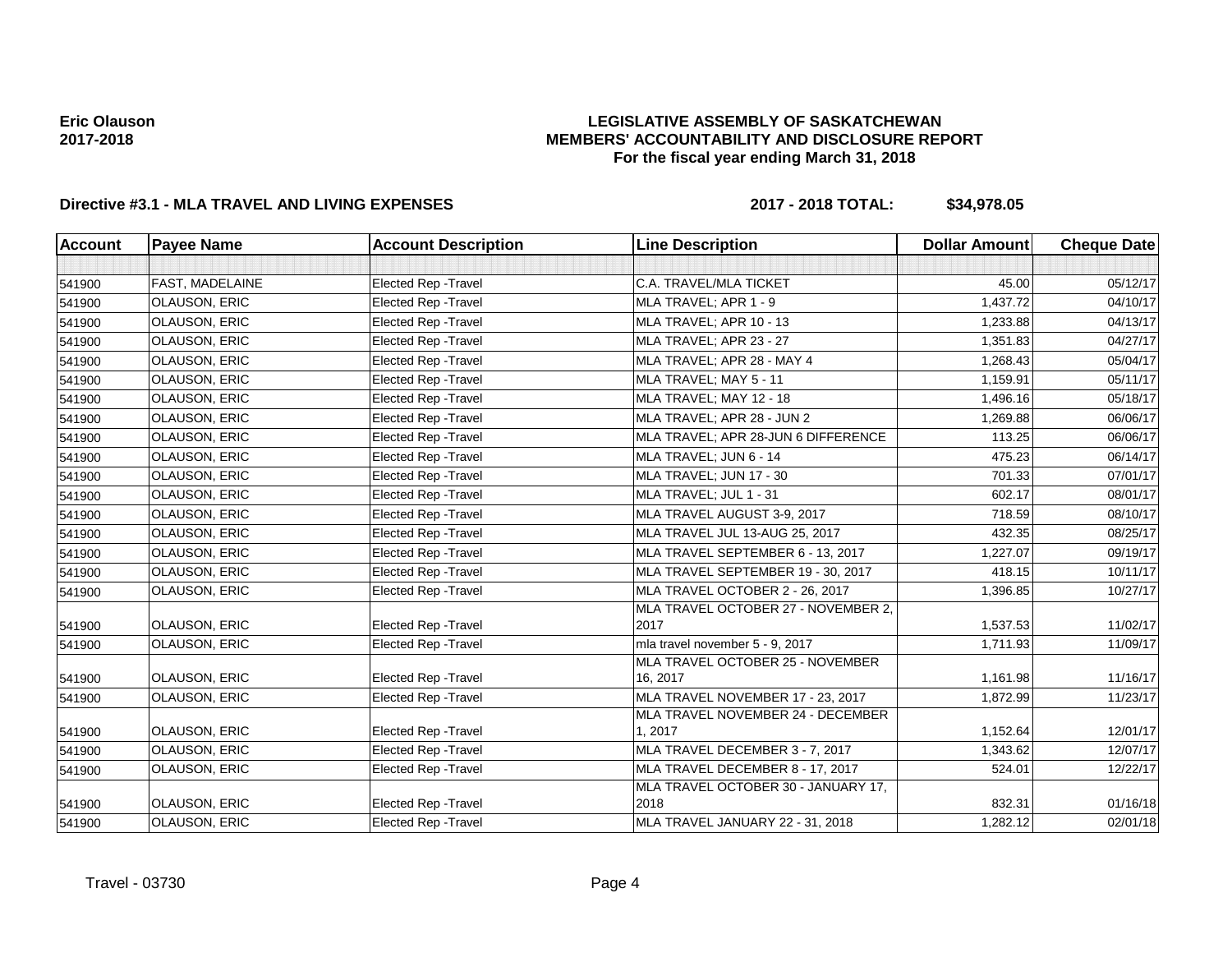## **LEGISLATIVE ASSEMBLY OF SASKATCHEWAN MEMBERS' ACCOUNTABILITY AND DISCLOSURE REPORT For the fiscal year ending March 31, 2018**

# **Directive #3.1 - MLA TRAVEL AND LIVING EXPENSES 2017 - 2018 TOTAL: \$34,978.05**

| <b>Account</b> | <b>Payee Name</b>    | <b>Account Description</b> | <b>Line Description</b>           | <b>Dollar Amountl</b> | <b>Cheque Datel</b> |
|----------------|----------------------|----------------------------|-----------------------------------|-----------------------|---------------------|
|                |                      |                            |                                   |                       |                     |
| 541900         | <b>OLAUSON, ERIC</b> | Elected Rep - Travel       | MLA TRAVEL JANUARY 2, 2018        | 130.34                | 02/08/18            |
| 541900         | <b>OLAUSON, ERIC</b> | Elected Rep - Travel       | MLA TRAVEL FEBRUARY 1-14, 2018    | 1,154.75              | 02/15/18            |
| 541900         | <b>OLAUSON, ERIC</b> | Elected Rep - Travel       | MLA TRAVEL MARCH 2 - 4, 2018      | 1,089.14              | 03/06/18            |
| 541900         | <b>OLAUSON, ERIC</b> | Elected Rep - Travel       | MLA TRAVEL FEBRUARY 16 - 28, 2018 | 1,544.36              | 03/06/18            |
| 541900         | <b>OLAUSON, ERIC</b> | Elected Rep - Travel       | MLA TRAVEL MARCH 6 - 9, 2018      | 426.50                | 03/13/18            |
| 541900         | <b>OLAUSON, ERIC</b> | Elected Rep - Travel       | MLA TRAVEL MARCH 11 - 15, 2018    | 1,193.90              | 03/15/18            |
| 541900         | <b>OLAUSON, ERIC</b> | Elected Rep - Travel       | MLA TRAVEL MARCH 15 - 22, 2018    | 1,093.38              | 03/22/18            |
| 541900         | <b>OLAUSON, ERIC</b> | Elected Rep - Travel       | MLA TRAVEL MARCH 9 - 30, 2018     | 1,578.75              | 03/31/18            |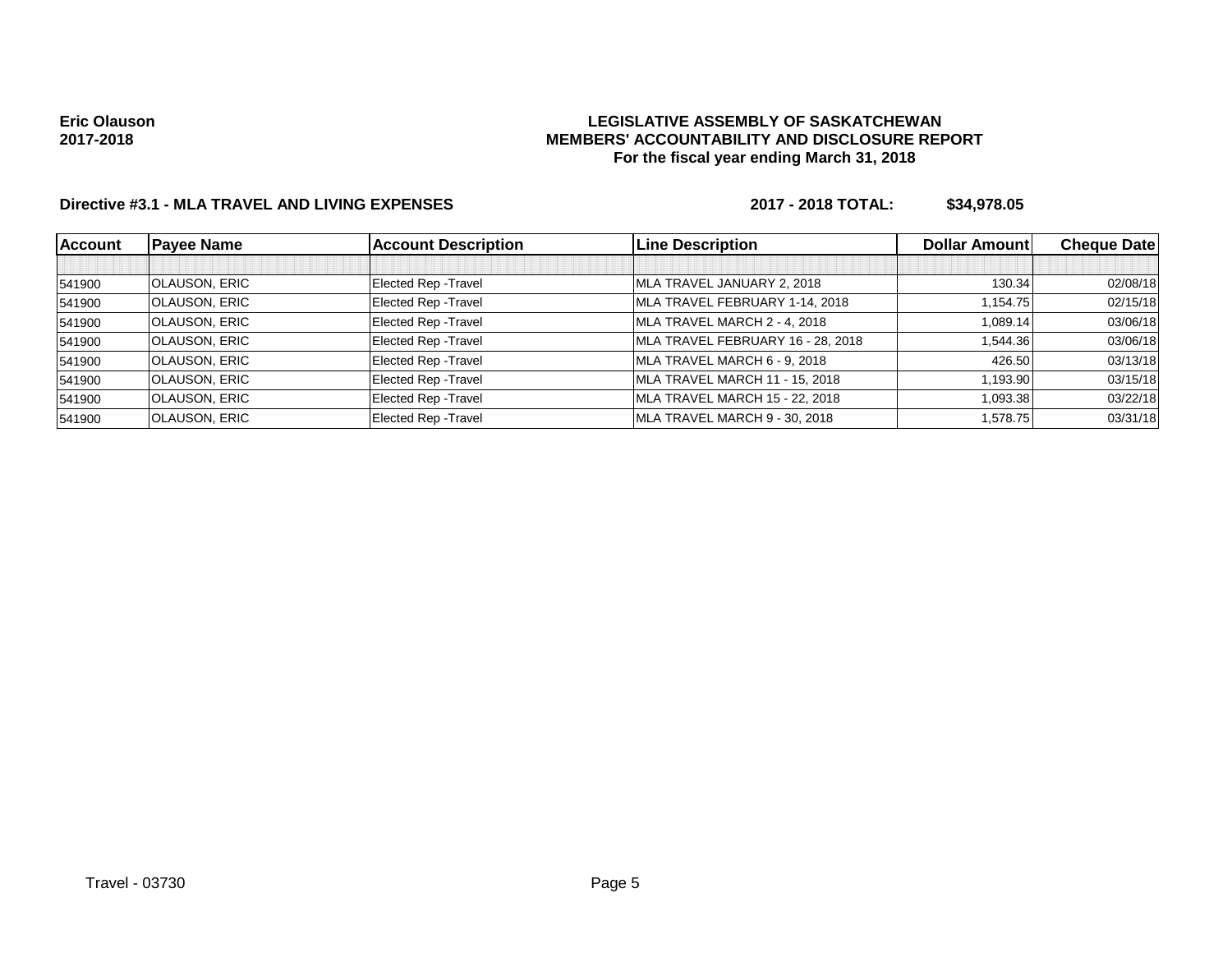# **LEGISLATIVE ASSEMBLY OF SASKATCHEWAN MEMBERS' ACCOUNTABILITY AND DISCLOSURE REPORT For the fiscal year ending March 31, 2018**

| Account | <b>Payee Name</b>                                   | <b>Account Description</b>                | <b>Line Description</b>         | <b>Dollar Amount</b> | <b>Cheque Date</b> |
|---------|-----------------------------------------------------|-------------------------------------------|---------------------------------|----------------------|--------------------|
|         |                                                     |                                           |                                 |                      |                    |
| 522000  | <b>ENZOGROUP REALTY CORP.</b>                       | Rent of Ground, Buildings and Other Space | APRIL CONSTITUENCY OFFICE RENT  | 2,276.00             | 04/01/17           |
| 522000  | <b>ENZOGROUP REALTY CORP.</b>                       | Rent of Ground, Buildings and Other Space | JUNE OFFICE RENT                | 2,276.00             | 05/17/17           |
| 522000  | <b>ENZOGROUP REALTY CORP.</b>                       | Rent of Ground, Buildings and Other Space | <b>AUG. OFFICE RENT</b>         | 2,276.00             | 07/12/17           |
| 522000  | <b>ENZOGROUP REALTY CORP.</b>                       | Rent of Ground, Buildings and Other Space | OCTOBER 2017 MLA OFFICE RENT    | 2,276.00             | 09/15/17           |
| 522000  | <b>ENZOGROUP REALTY CORP.</b>                       | Rent of Ground, Buildings and Other Space | DECEMBER 2017 MLA OFFICE RENT   | 2,276.00             | 11/10/17           |
| 522000  | <b>ENZOGROUP REALTY CORP.</b>                       | Rent of Ground, Buildings and Other Space | FEBRUARY 2018 MLA OFFICE RENT   | 2,276.00             | 02/01/18           |
| 522200  | MINISTER OF FINANCE-MINISTRY<br>OF CENTRAL SERVICES | Rent of Photocopiers                      | PHOTOCOPIER SERVICE FEE 2017/18 | 50.00                | 11/14/17           |
| 522200  | <b>SUCCESS OFFICE SYSTEMS</b>                       | Rent of Photocopiers                      | APR COPIER LEASE LA04           | 92.38                | 04/05/17           |
| 522200  | <b>SUCCESS OFFICE SYSTEMS</b>                       | Rent of Photocopiers                      | <b>COPIER CHARGES</b>           | 92.40                | 05/09/17           |
| 522200  | <b>SUCCESS OFFICE SYSTEMS</b>                       | Rent of Photocopiers                      | JUNE COPIER LEASES LA04         | 92.22                | 06/05/17           |
| 522200  | <b>SUCCESS OFFICE SYSTEMS</b>                       | Rent of Photocopiers                      | <b>COPIER CHARGES</b>           | 96.54                | 07/11/17           |
| 522200  | SUCCESS OFFICE SYSTEMS                              | Rent of Photocopiers                      | <b>COPIER CHARGES</b>           | 95.17                | 08/08/17           |
| 522200  | <b>SUCCESS OFFICE SYSTEMS</b>                       | Rent of Photocopiers                      | <b>COPIER CHARGES</b>           | 88.66                | 09/05/17           |
| 522200  | <b>SUCCESS OFFICE SYSTEMS</b>                       | Rent of Photocopiers                      | <b>COPIER CHARGES</b>           | 93.68                | 10/02/17           |
| 522200  | <b>SUCCESS OFFICE SYSTEMS</b>                       | Rent of Photocopiers                      | <b>COPIER CHARGES</b>           | 98.97                | 11/03/17           |
| 522200  | <b>SUCCESS OFFICE SYSTEMS</b>                       | Rent of Photocopiers                      | <b>COPIERCHARGES</b>            | 89.82                | 12/01/17           |
| 522200  | <b>SUCCESS OFFICE SYSTEMS</b>                       | Rent of Photocopiers                      | <b>COPIER CHARGES</b>           | 94.28                | 01/08/18           |
| 522200  | <b>SUCCESS OFFICE SYSTEMS</b>                       | Rent of Photocopiers                      | <b>COPIER CHARGES</b>           | 103.37               | 02/01/18           |
| 522200  | <b>SUCCESS OFFICE SYSTEMS</b>                       | Rent of Photocopiers                      | <b>COPIER CHARGES</b>           | 84.38                | 03/05/18           |
| 522200  | TOSHIBA OF CANADA LTD.                              | Rent of Photocopiers                      | <b>COPIER CHARGES</b>           | (178.73)             | 10/01/17           |
| 522200  | <b>TOSHIBA OF CANADA LTD.</b>                       | Rent of Photocopiers                      | <b>COPIER CHARGES</b>           | 178.73               | 10/01/17           |
| 522500  | <b>CHABEN-MCPHERSON AGENCIES</b><br>LTD.            | <b>Insurance Premiums</b>                 | INSURANCE POLICY M2102093       | 291.50               | 01/15/18           |
| 522700  | SASKATOON, CITY OF                                  | Utilities - Electricity and Nat Gas       | 102965310 APR/17                | 208.43               | 05/01/17           |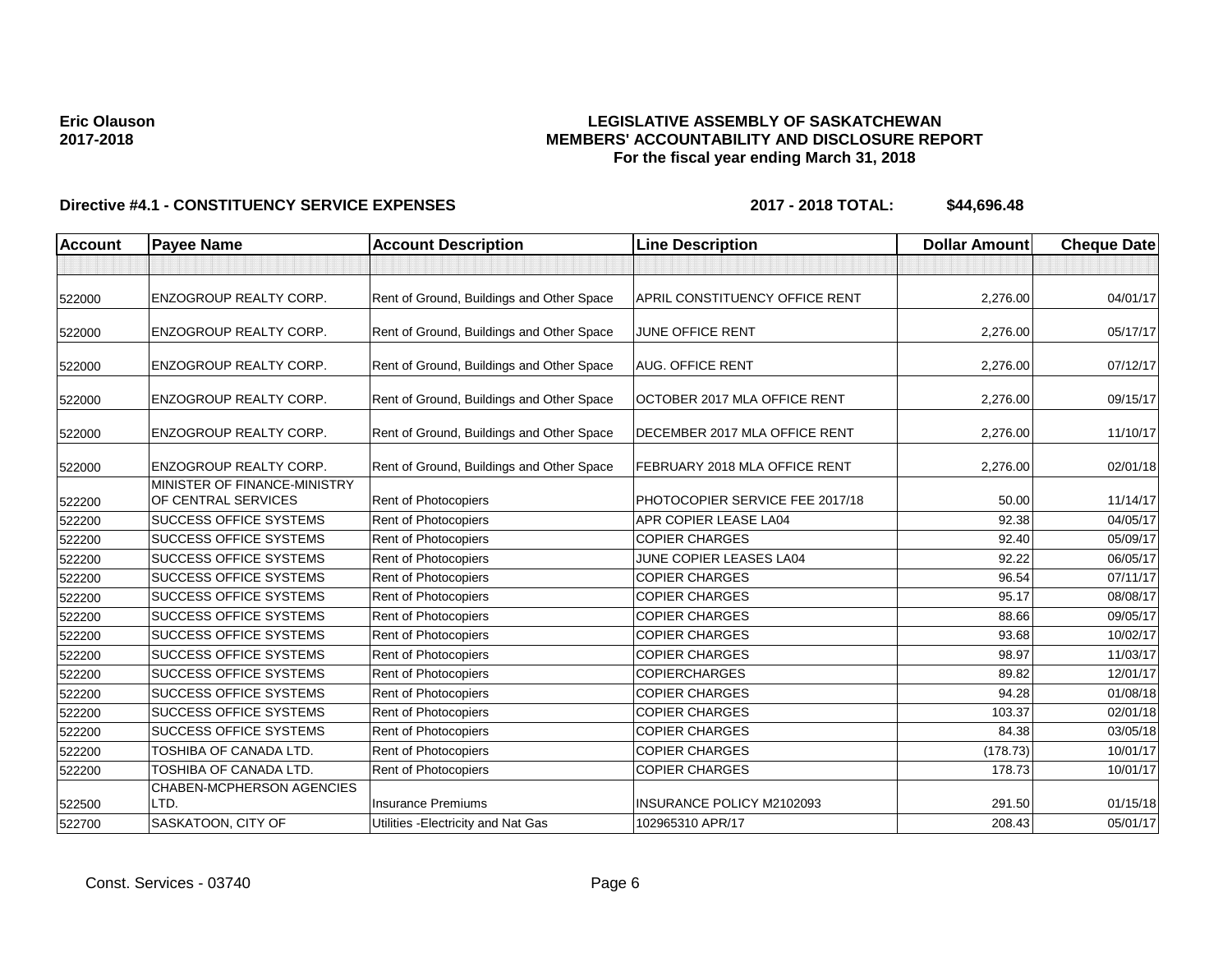# **LEGISLATIVE ASSEMBLY OF SASKATCHEWAN MEMBERS' ACCOUNTABILITY AND DISCLOSURE REPORT For the fiscal year ending March 31, 2018**

| <b>Account</b> | <b>Payee Name</b>              | <b>Account Description</b>           | <b>Line Description</b>                              | <b>Dollar Amount</b> | <b>Cheque Date</b> |
|----------------|--------------------------------|--------------------------------------|------------------------------------------------------|----------------------|--------------------|
|                |                                |                                      |                                                      |                      |                    |
| 522700         | SASKATOON, CITY OF             | Utilities - Electricity and Nat Gas  | 102965310 MAY/17                                     | 201.88               | 06/01/17           |
| 522700         | SASKATOON, CITY OF             | Utilities - Electricity and Nat Gas  | 102965310 JUN/17                                     | 207.30               | 07/01/17           |
| 522700         | SASKATOON, CITY OF             | Utilities - Electricity and Nat Gas  | 102965310 JUL/17                                     | 223.80               | 08/01/17           |
| 522700         | SASKATOON, CITY OF             | Utilities - Electricity and Nat Gas  | 102965310 JUL 20-AUG 20, 2017                        | 216.32               | 09/01/17           |
| 522700         | SASKATOON, CITY OF             | Utilities - Electricity and Nat Gas  | 102965310 SEPTEMBER 20, 2017                         | 215.18               | 10/01/17           |
| 522700         | SASKATOON, CITY OF             | Utilities - Electricity and Nat Gas  | 102965310 FEBRUARY 20, 2018                          | 75.01                | 03/01/18           |
| 522700         | SASKATOON, CITY OF             | Utilities - Electricity and Nat Gas  | 102965310 MARCH 20, 2018                             | 157.99               | 03/20/18           |
| 524600         | D & M FIRE SAFETY SYSTEMS INC. | <b>Maintenance Contracts</b>         | <b>ANNUAL FIRE EXTINGUISHER</b><br><b>INSPECTION</b> | 20.00                | 12/05/17           |
| 525000         | <b>RELAY COURIER INC.</b>      | Postal, Courier, Freight and Related | <b>COURIER SERVICES</b>                              | 55.50                | 03/01/18           |
| 525000         | <b>STAPLES BUSINESS DEPOT</b>  | Postal, Courier, Freight and Related | POSTAGE/OFFICE SUPPLIES                              | 85.00                | 09/06/17           |
| 525000         | <b>STAPLES BUSINESS DEPOT</b>  | Postal, Courier, Freight and Related | 106215 SHREDDER/POSTAGE/COPY<br><b>PAPER</b>         | 90.10                | 11/07/17           |
| 525000         | <b>STAPLES BUSINESS DEPOT</b>  | Postal, Courier, Freight and Related | OFFICE SUPPLIES/POSTAGE 106215                       | 90.10                | 01/01/18           |
| 525000         | <b>STAPLES BUSINESS DEPOT</b>  | Postal, Courier, Freight and Related | OFFICE SUPPLIES/POSTAGE                              | 90.10                | 03/01/18           |
| 525000         | <b>STAPLES BUSINESS DEPOT</b>  | Postal, Courier, Freight and Related | 106215 POSTAGE/OFFICE SUPPLIES                       | 85.00                | 03/08/18           |
| 528000         | JACKSON, JEFF S.               | <b>Support Services</b>              | TECHNICAL SERVICES                                   | 318.00               | 09/01/17           |
| 528000         | JACKSON, JEFF S.               | <b>Support Services</b>              | <b>TECHNICAL SERVICES</b>                            | 318.00               | 09/01/17           |
| 528000         | JACKSON, JEFF S.               | <b>Support Services</b>              | <b>TECHNICAL SUPPORT</b>                             | 318.00               | 11/01/17           |
| 528000         | JACKSON, JEFF S.               | <b>Support Services</b>              | <b>TECHNICAL SUPPORT</b>                             | 318.00               | 11/03/17           |
| 528000         | JACKSON, JEFF S.               | <b>Support Services</b>              | <b>IT SERVICES</b>                                   | 318.00               | 01/01/18           |
| 528000         | JACKSON, JEFF S.               | <b>Support Services</b>              | <b>IT SERVICES</b>                                   | 318.00               | 01/03/18           |
| 528000         | JACKSON, JEFF S.               | <b>Support Services</b>              | <b>TECHNICAL SERVICES</b>                            | 318.00               | 03/01/18           |
| 528000         | JACKSON, JEFF S.               | <b>Support Services</b>              | <b>IT SERVICES</b>                                   | 318.00               | 03/09/18           |
| 528000         | JACKSON, JEFF S.               | <b>Support Services</b>              | <b>IT SERVICES</b>                                   | 318.00               | 03/23/18           |
| 528000         | WITHOUT A HITCH PRODUCTIONS    | <b>Support Services</b>              | <b>SUPPORT SERVICE</b>                               | 106.00               | 04/04/17           |
| 528000         | WITHOUT A HITCH PRODUCTIONS    | <b>Support Services</b>              | SUPPORT SERVICES                                     | 106.00               | 05/01/17           |
| 528000         | WITHOUT A HITCH PRODUCTIONS    | <b>Support Services</b>              | <b>SUPPORT SERVICES</b>                              | 106.00               | 06/01/17           |
| 529000         | OLAUSON, ERIC                  | <b>General Contractual Services</b>  | <b>REIMB: OFFICE CLEANING</b>                        | 160.00               | 01/01/18           |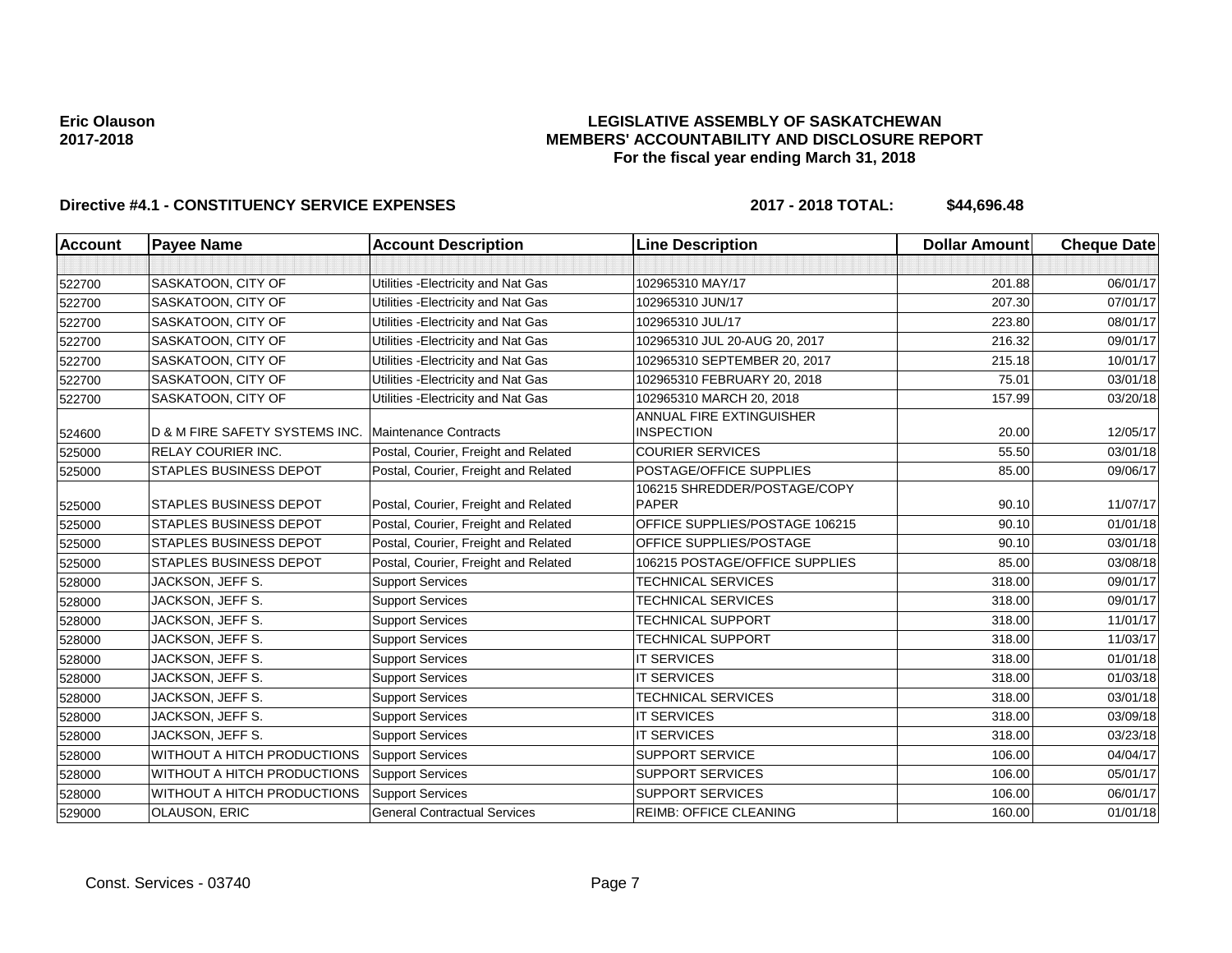# **LEGISLATIVE ASSEMBLY OF SASKATCHEWAN MEMBERS' ACCOUNTABILITY AND DISCLOSURE REPORT For the fiscal year ending March 31, 2018**

| <b>Account</b> | <b>Payee Name</b>                                    | <b>Account Description</b>              | <b>Line Description</b>         | <b>Dollar Amount</b> | <b>Cheque Date</b> |
|----------------|------------------------------------------------------|-----------------------------------------|---------------------------------|----------------------|--------------------|
|                |                                                      |                                         |                                 |                      |                    |
| 529200         | <b>EARNSCLIFFE STRATEGY GROUP</b>                    | Professional Development                | PUBLIC SPEAKING CONSULTING      | 250.00               | 09/01/17           |
| 529200         | <b>OLAUSON, ERIC</b>                                 | <b>Professional Development</b>         | REIMB; PROFESSIONAL DEVELOPMENT | 313.31               | 06/01/17           |
| 530000         | <b>BLAIRMORE MEDIA INC.</b>                          | <b>Communications Development Costs</b> | <b>SIGN PRODUCTION</b>          | 424.00               | 03/12/18           |
| 530300         | <b>MARU GROUP CANADA INC.</b>                        | Primary Research/Focus group            | AD HOC CONSULTING - NO GST      | 607.15               | 07/01/17           |
| 530300         | <b>MARU GROUP CANADA INC.</b>                        | Primary Research/Focus group            | AD HOC CONSULTING - NO GST      | 646.74               | 01/01/18           |
| 530300         | <b>MARU GROUP CANADA INC.</b>                        | Primary Research/Focus group            | AD HOC CONSULTING - NO GST      | 632.97               | 03/01/18           |
| 530500         | <b>BELL MEDIA INC.</b>                               | Media Placement                         | ADVERTISING - NO GST            | 1,120.00             | 01/01/18           |
| 530500         | <b>BELL MEDIA INC.</b>                               | Media Placement                         | ADVERTISING - NO GST            | 255.00               | 02/01/18           |
| 530500         | CHABAD LUBAVITCH OF<br><b>SASKATOON</b>              | Media Placement                         | <b>ADVERTISING</b>              | 77.77                | 01/03/18           |
| 530500         | <b>COLLEGE PARK RECREATION</b><br><b>ASSOCIATION</b> | Media Placement                         | <b>ADVERTISING</b>              | 50.00                | 06/01/17           |
| 530500         | <b>COLLEGE PARK RECREATION</b><br><b>ASSOCIATION</b> | Media Placement                         | <b>ADVERTISING</b>              | 50.00                | 10/14/17           |
| 530500         | <b>COLLEGE PARK RECREATION</b><br><b>ASSOCIATION</b> | Media Placement                         | <b>ADVERTISING</b>              | 50.00                | 01/08/18           |
| 530500         | <b>CREATIVE OUTDOOR</b><br><b>ADVERTISING</b>        | Media Placement                         | ADVERTISING NO GST              | 262.00               | 04/01/17           |
| 530500         | <b>CREATIVE OUTDOOR</b><br><b>ADVERTISING</b>        | Media Placement                         | ADVERTISING NO GST              | 262.00               | 05/01/17           |
| 530500         | <b>CREATIVE OUTDOOR</b><br><b>ADVERTISING</b>        | Media Placement                         | <b>ADVERTISING</b>              | 270.00               | 09/01/17           |
| 530500         | <b>CREATIVE OUTDOOR</b><br><b>ADVERTISING</b>        | Media Placement                         | <b>ADVERTISING</b>              | 270.00               | 09/01/17           |
| 530500         | <b>CREATIVE OUTDOOR</b><br><b>ADVERTISING</b>        | <b>Media Placement</b>                  | <b>ADVERTISING</b>              | 270.00               | 09/01/17           |
| 530500         | <b>CREATIVE OUTDOOR</b><br><b>ADVERTISING</b>        | Media Placement                         | <b>ADVERTISING</b>              | 270.00               | 10/01/17           |
| 530500         | <b>CREATIVE OUTDOOR</b><br><b>ADVERTISING</b>        | <b>Media Placement</b>                  | <b>ADVERTISING</b>              | 270.00               | 10/01/17           |
| 530500         | <b>CREATIVE OUTDOOR</b><br><b>ADVERTISING</b>        | Media Placement                         | <b>ADVERTISING</b>              | 270.00               | 11/01/17           |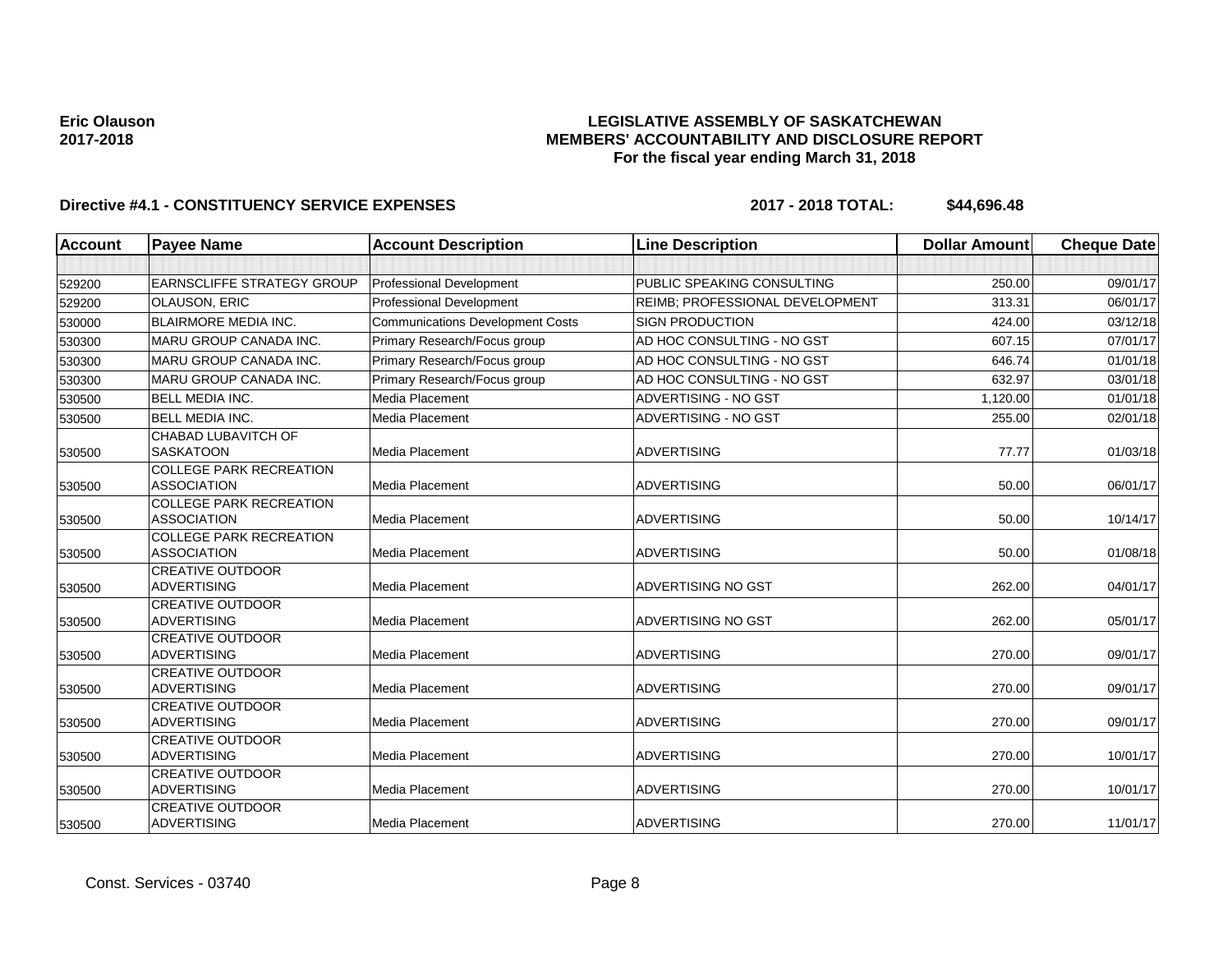# **LEGISLATIVE ASSEMBLY OF SASKATCHEWAN MEMBERS' ACCOUNTABILITY AND DISCLOSURE REPORT For the fiscal year ending March 31, 2018**

| <b>Account</b> | <b>Payee Name</b>                  | <b>Account Description</b> | <b>Line Description</b> | <b>Dollar Amount</b> | <b>Cheque Date</b> |
|----------------|------------------------------------|----------------------------|-------------------------|----------------------|--------------------|
|                |                                    |                            |                         |                      |                    |
|                | <b>CREATIVE OUTDOOR</b>            |                            |                         |                      |                    |
| 530500         | <b>ADVERTISING</b>                 | Media Placement            | <b>ADVERTISING</b>      | 270.00               | 12/01/17           |
|                | <b>CREATIVE OUTDOOR</b>            |                            |                         |                      |                    |
| 530500         | <b>ADVERTISING</b>                 | <b>Media Placement</b>     | <b>ADVERTISING</b>      | 270.00               | 01/01/18           |
|                | <b>CREATIVE OUTDOOR</b>            |                            |                         |                      |                    |
| 530500         | <b>ADVERTISING</b>                 | <b>Media Placement</b>     | <b>ADVERTISING</b>      | 270.00               | 02/01/18           |
|                | <b>CREATIVE OUTDOOR</b>            |                            |                         |                      |                    |
| 530500         | <b>ADVERTISING</b>                 | Media Placement            | <b>ADVERTISING</b>      | 270.00               | 03/01/18           |
|                | <b>EAST COLLEGE PARK COMMUNITY</b> |                            |                         |                      |                    |
| 530500         | <b>ASSOCIATION</b>                 | Media Placement            | <b>ADVERTISING</b>      | 160.00               | 09/07/17           |
| 530500         | <b>FABMAR COMMUNICATIONS LTD</b>   | Media Placement            | ADVERTISING - NO GST    | 52.16                | 03/01/18           |
| 530500         | <b>FABMAR COMMUNICATIONS LTD.</b>  | Media Placement            | ADVERTISING - NO GST    | 52.16                | 03/01/18           |
|                | GOLDEN WEST BROADCASTING           |                            |                         |                      |                    |
| 530500         | LTD.                               | Media Placement            | ADVERTISING - NO GST    | 34.23                | 03/01/18           |
|                | <b>GOLDEN WEST BROADCASTING</b>    |                            |                         |                      |                    |
| 530500         | LTD.                               | <b>Media Placement</b>     | <b>ADVERTISING</b>      | 66.98                | 03/01/18           |
|                | <b>GOLDEN WEST BROADCASTING</b>    |                            |                         |                      |                    |
| 530500         | LTD.                               | <b>Media Placement</b>     | ADVERTISING - NO GST    | 80.37                | 03/01/18           |
|                |                                    |                            |                         |                      |                    |
|                | <b>GREATER SASKATOON CATHOLIC</b>  |                            |                         |                      |                    |
| 530500         | <b>SCHOOLS FOUNDATION INC.</b>     | Media Placement            | <b>ADVERTISING</b>      | 300.00               | 08/01/17           |
|                | <b>GREYSTONE COMMUNITY</b>         |                            |                         |                      |                    |
| 530500         | <b>ASSOCIATION</b>                 | Media Placement            | <b>ADVERTISING</b>      | 50.00                | 09/05/17           |
|                | <b>GREYSTONE COMMUNITY</b>         |                            |                         |                      |                    |
| 530500         | <b>ASSOCIATION</b>                 | Media Placement            | <b>ADVERTISING</b>      | 50.00                | 01/12/18           |
| 530500         | HARVARD BROADCASTING INC.          | Media Placement            | <b>ADVERTISING</b>      | 159.70               | 03/01/18           |
|                | <b>JIM PATTISON BROADCAST</b>      |                            |                         |                      |                    |
| 530500         | <b>GROUP</b>                       | Media Placement            | <b>ADVERTISING</b>      | 69.07                | 03/01/18           |
|                | <b>JIM PATTISON BROADCAST</b>      |                            |                         |                      |                    |
| 530500         | <b>GROUP</b>                       | Media Placement            | <b>ADVERTISING</b>      | 72.14                | 03/01/18           |
|                | NORTH SASKATOON BUSINESS           |                            |                         |                      |                    |
| 530500         | <b>ASSOCIATION</b>                 | Media Placement            | ADVERTISING - NO GST    | 200.00               | 03/31/18           |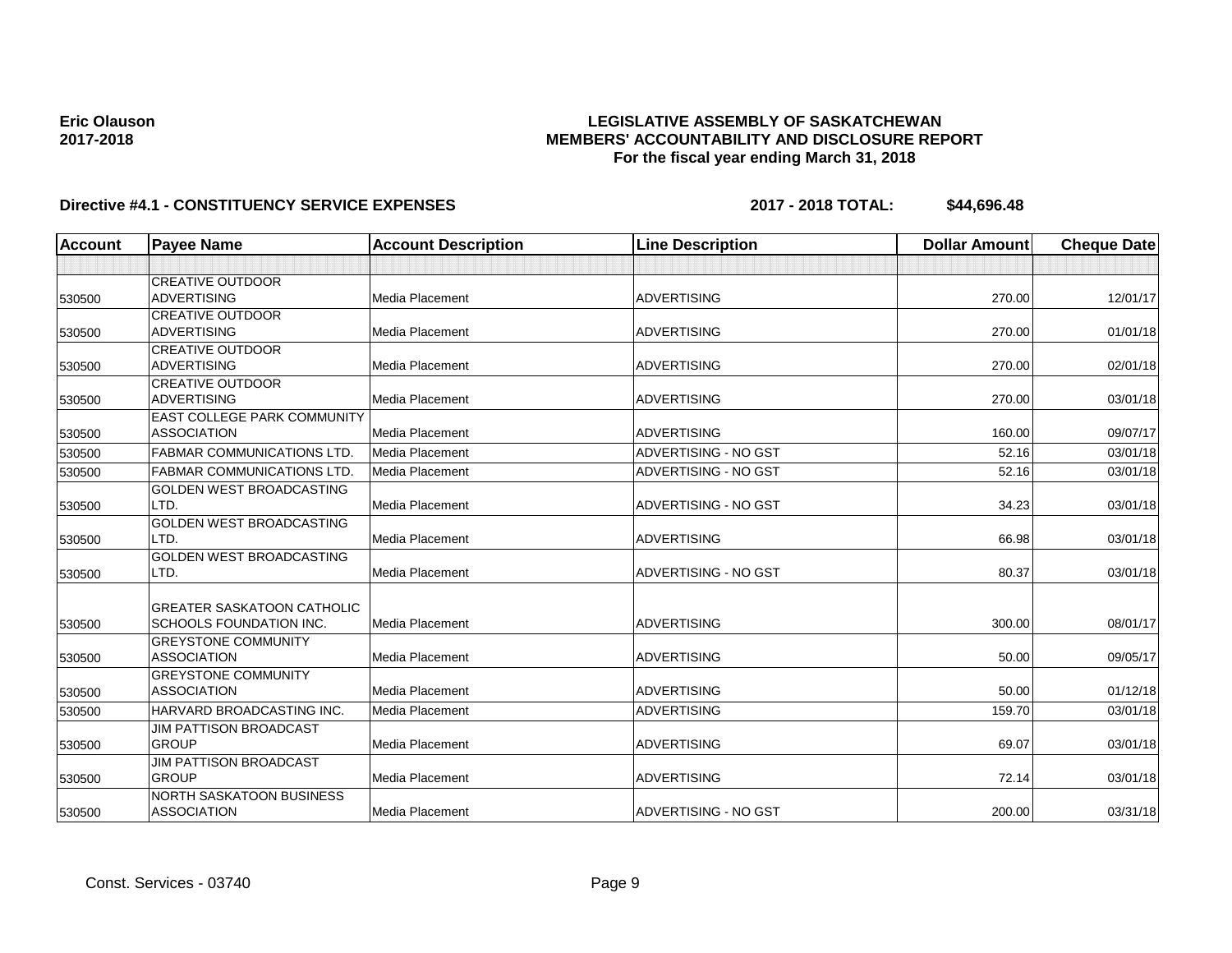# **LEGISLATIVE ASSEMBLY OF SASKATCHEWAN MEMBERS' ACCOUNTABILITY AND DISCLOSURE REPORT For the fiscal year ending March 31, 2018**

| <b>Account</b> | <b>Payee Name</b>                                   | <b>Account Description</b> | <b>Line Description</b>                  | <b>Dollar Amount</b> | <b>Cheque Date</b> |
|----------------|-----------------------------------------------------|----------------------------|------------------------------------------|----------------------|--------------------|
|                |                                                     |                            |                                          |                      |                    |
| 530500         | <b>OLAUSON, ERIC</b>                                | Media Placement            | <b>REIMB: ADVERTISING</b>                | 198.03               | 11/22/17           |
| 530500         | <b>OLAUSON, ERIC</b>                                | Media Placement            | <b>REIMB: ADVERTISING</b>                | 188.60               | 01/01/18           |
| 530500         | OLAUSON, ERIC                                       | Media Placement            | <b>REIMB: ICLOUD STORAGE/ADVERTISING</b> | 31.38                | 01/02/18           |
| 530500         | <b>OLAUSON, ERIC</b>                                | Media Placement            | <b>REIMB: ADVERTISING/ICLOUD</b>         | 188.60               | 02/01/18           |
| 530500         | <b>OLAUSON, ERIC</b>                                | Media Placement            | REIMB: ADVERTISING/ICLOUD                | 188.60               | 03/01/18           |
| 530500         | OLAUSON, ERIC                                       | Media Placement            | <b>REIMB: ICLOUD STORAGE/ADVERTISING</b> | 18.00                | 03/24/18           |
| 530500         | RAWLCO RADIO LTD.                                   | <b>Media Placement</b>     | <b>ADVERTISING</b>                       | 116.65               | 03/01/18           |
| 530500         | <b>RAWLCO RADIO LTD.</b>                            | Media Placement            | <b>ADVERTISING</b>                       | 104.37               | 03/01/18           |
| 530500         | <b>RAWLCO RADIO LTD.</b>                            | Media Placement            | <b>ADVERTISING</b>                       | 76.74                | 03/01/18           |
| 530500         | RAWLCO RADIO LTD.                                   | Media Placement            | <b>ADVERTISING</b>                       | 76.74                | 03/01/18           |
| 530500         | SASKATOON SOCCER CENTRE<br>INC.                     | <b>Media Placement</b>     | <b>ADVERTISING</b>                       | 1,200.00             | 03/15/18           |
| 530500         | <b>SASKATOON SYMPHONY SOCIETY</b>                   | Media Placement            | <b>ADVERTISING</b>                       | 1,100.00             | 11/01/17           |
| 530500         | SEIDEL, TRENT                                       | Media Placement            | <b>ADVERTISING</b>                       | 1,000.00             | 08/01/17           |
| 530500         | ST. ANDREW'S COLLEGE                                | Media Placement            | <b>ADVERTISING</b>                       | 75.00                | 05/01/17           |
| 530500         | <b>VARSITY VIEW COMMUNITY</b><br><b>ASSOCIATION</b> | Media Placement            | <b>ADVERTISING</b>                       | 75.00                | 04/05/17           |
| 530500         | <b>VARSITY VIEW COMMUNITY</b><br><b>ASSOCIATION</b> | <b>Media Placement</b>     | <b>ADVERTISING</b>                       | 75.00                | 10/01/17           |
| 530500         | <b>VARSITY VIEW COMMUNITY</b><br><b>ASSOCIATION</b> | Media Placement            | ADVERTISING                              | 75.00                | 01/23/18           |
| 530500         | <b>WESTERN PRODUCER</b><br><b>PUBLICATIONS</b>      | <b>Media Placement</b>     | <b>ADVERTISING</b>                       | 87.57                | 03/07/18           |
| 530800         | <b>XL PRINT &amp; DESIGN</b>                        | Publications               | <b>INFORMATION POSTCARD</b>              | 742.00               | 06/07/17           |
| 530900         | <b>FAST, MADELAINE</b>                              | <b>Promotional Items</b>   | PHOTO/MISC OFFICE SUPPLIES               | 36.00                | 12/07/17           |
| 530900         | SASKATOON POPPY CAMPAIGN                            | <b>Promotional Items</b>   | <b>WREATH</b>                            | 75.00                | 09/22/17           |
| 530900         | <b>TREASURE HOUSE IMPORTS LTD</b>                   | <b>Promotional Items</b>   | <b>SASK PINS</b>                         | 1,815.00             | 09/01/17           |
| 530900         | TREASURE HOUSE IMPORTS LTD.                         | <b>Promotional Items</b>   | PROVINCIAL PINS                          | 2,520.00             | 03/22/18           |
| 530900         | UNIVERSITY OF SASK. - STUDENTS<br><b>UNION</b>      | <b>Promotional Items</b>   | <b>CHRISTMAS POSTCARD</b>                | 2,791.40             | 02/01/18           |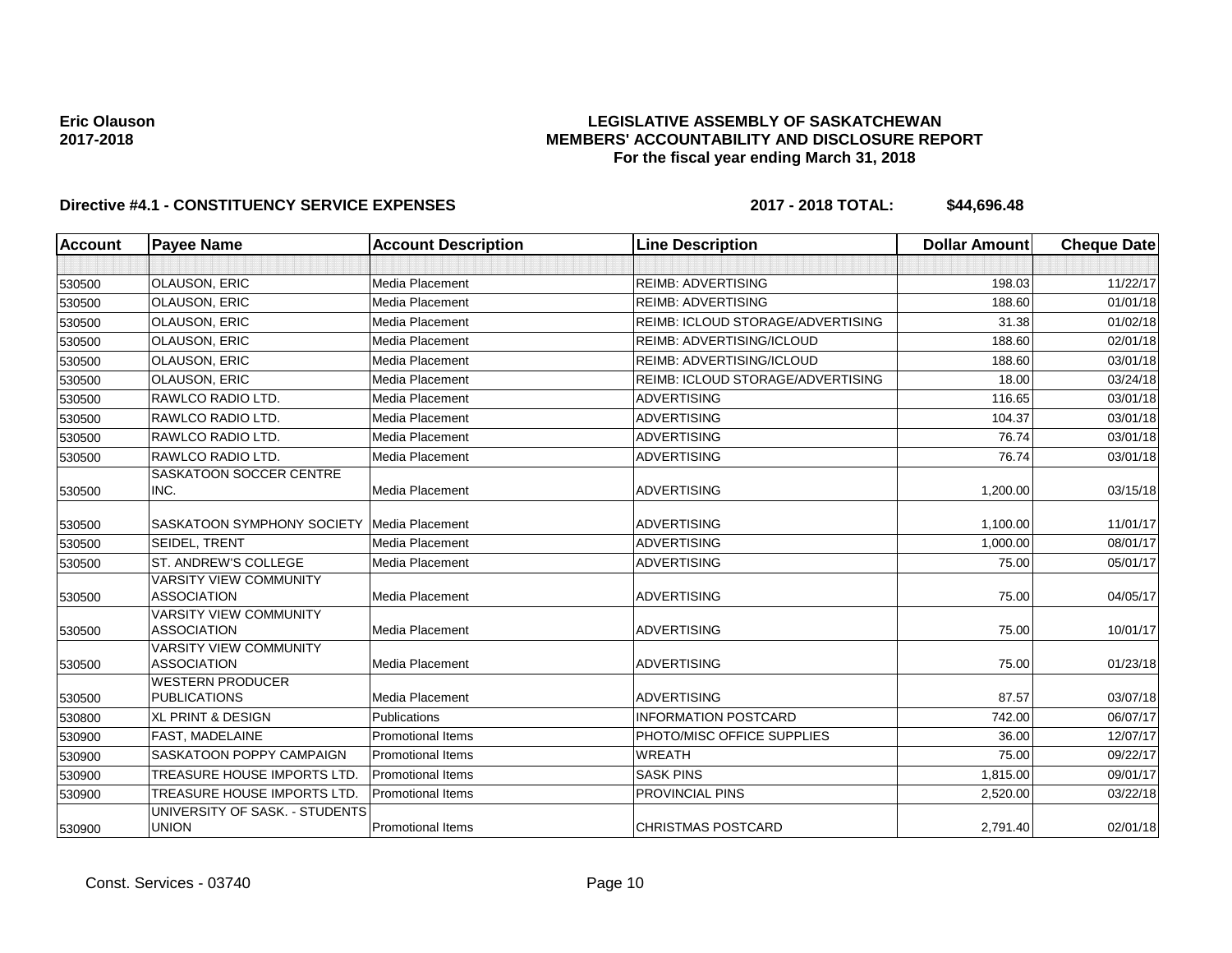# **LEGISLATIVE ASSEMBLY OF SASKATCHEWAN MEMBERS' ACCOUNTABILITY AND DISCLOSURE REPORT For the fiscal year ending March 31, 2018**

| Account | <b>Payee Name</b>             | <b>Account Description</b>                  | <b>Line Description</b>                  | <b>Dollar Amount</b> | <b>Cheque Date</b> |
|---------|-------------------------------|---------------------------------------------|------------------------------------------|----------------------|--------------------|
|         |                               |                                             |                                          |                      |                    |
| 542000  | FAST, MADELAINE               | Travel                                      | C.A. TRAVEL/MLA TICKET                   | 45.00                | 05/12/17           |
| 542000  | FAST, MADELAINE               | Travel                                      | C.A. TRAVEL                              | 251.71               | 08/09/17           |
|         |                               | Deputy Minister/Ministry Head Business      |                                          |                      |                    |
| 543201  | <b>OLAUSON, ERIC</b>          | Expenses - Refreshments                     | <b>REIMB: STUDENT DRINKS</b>             | 13.88                | 03/19/18           |
| 550100  | <b>SASKATOON FASTPRINT</b>    | <b>Printed Forms</b>                        | <b>BUSINESS CARDS</b>                    | 103.41               | 08/01/17           |
| 550102  | <b>SASKATOON FASTPRINT</b>    | Letterhead, Envelopes, Business Cards, etc. | <b>BUSINESS CARDS</b>                    | 103.41               | 01/01/18           |
| 550102  | <b>XL PRINT &amp; DESIGN</b>  | Letterhead, Envelopes, Business Cards, etc. | <b>NOTE CARDS</b>                        | 450.42               | 08/08/17           |
| 555000  | <b>FAST, MADELAINE</b>        | Other Material and Supplies                 | <b>BOTTLED WATER</b>                     | 16.46                | 06/01/17           |
| 555000  | <b>FAST, MADELAINE</b>        | Other Material and Supplies                 | <b>OFFICE WATER</b>                      | 24.99                | 07/07/17           |
| 555000  | FAST, MADELAINE               | Other Material and Supplies                 | PHOTO/MISC OFFICE SUPPLIES               | 9.98                 | 12/07/17           |
| 555000  | OLAUSON, ERIC                 | Other Material and Supplies                 | REIMB; MISC. SUPPLIES                    | 28.64                | 05/02/17           |
| 555000  | OLAUSON, ERIC                 | Other Material and Supplies                 | <b>REIMB: OFFICE SUPPLIES</b>            | 38.71                | 11/01/17           |
| 555000  | <b>OLAUSON, ERIC</b>          | Other Material and Supplies                 | REIMB: MISC. & OFFICE SUPPLIES           | 39.95                | 02/14/18           |
| 555000  | <b>OLAUSON, ERIC</b>          | <b>Other Material and Supplies</b>          | <b>REIMB: MISC OFFICE SUPPLIES</b>       | 19.88                | 03/01/18           |
| 555000  | OLAUSON, ERIC                 | <b>Other Material and Supplies</b>          | <b>REIMB: MISC &amp; OFFICE SUPPLIES</b> | 227.51               | 03/07/18           |
| 555000  | <b>STAPLES BUSINESS DEPOT</b> | Other Material and Supplies                 | <b>OFFICE SUPPLIES</b>                   | 133.84               | 06/01/17           |
| 555000  | <b>STAPLES BUSINESS DEPOT</b> | Other Material and Supplies                 | OFFICE SUPPLIES CUST. 106215             | 43.81                | 07/01/17           |
| 555000  | <b>STAPLES BUSINESS DEPOT</b> | Other Material and Supplies                 | OFFICE SUPPLIES 106215                   | 32.52                | 08/01/17           |
| 555000  | <b>STAPLES BUSINESS DEPOT</b> | Other Material and Supplies                 | POSTAGE/OFFICE SUPPLIES                  | 54.14                | 09/06/17           |
|         |                               |                                             | 106215 SHREDDER/POSTAGE/COPY             |                      |                    |
| 555000  | <b>STAPLES BUSINESS DEPOT</b> | Other Material and Supplies                 | <b>PAPER</b>                             | 14.74                | 11/07/17           |
| 555000  | <b>STAPLES BUSINESS DEPOT</b> | Other Material and Supplies                 | <b>OFFICE SUPPLIES</b>                   | 48.61                | 12/08/17           |
| 555000  | <b>STAPLES BUSINESS DEPOT</b> | Other Material and Supplies                 | OFFICE SUPPLIES/POSTAGE 106215           | 19.40                | 01/01/18           |
| 555000  | <b>STAPLES BUSINESS DEPOT</b> | Other Material and Supplies                 | OFFICE SUPPLIES/POSTAGE                  | 76.50                | 03/01/18           |
| 555000  | <b>STAPLES BUSINESS DEPOT</b> | Other Material and Supplies                 | 106215 POSTAGE/OFFICE SUPPLIES           | 175.23               | 03/08/18           |
| 555000  | <b>STAPLES BUSINESS DEPOT</b> | Other Material and Supplies                 | 106215 OFFICE SUPPLIES                   | 50.09                | 03/14/18           |
| 555000  | WATER MATTERS DBA CULLIGAN    | Other Material and Supplies                 | <b>BOTTLED WATER</b>                     | 13.27                | 01/01/18           |
| 555000  | WATER MATTERS DBA CULLIGAN    | Other Material and Supplies                 | <b>BOTTLED WATER-NO GST</b>              | 12.67                | 02/01/18           |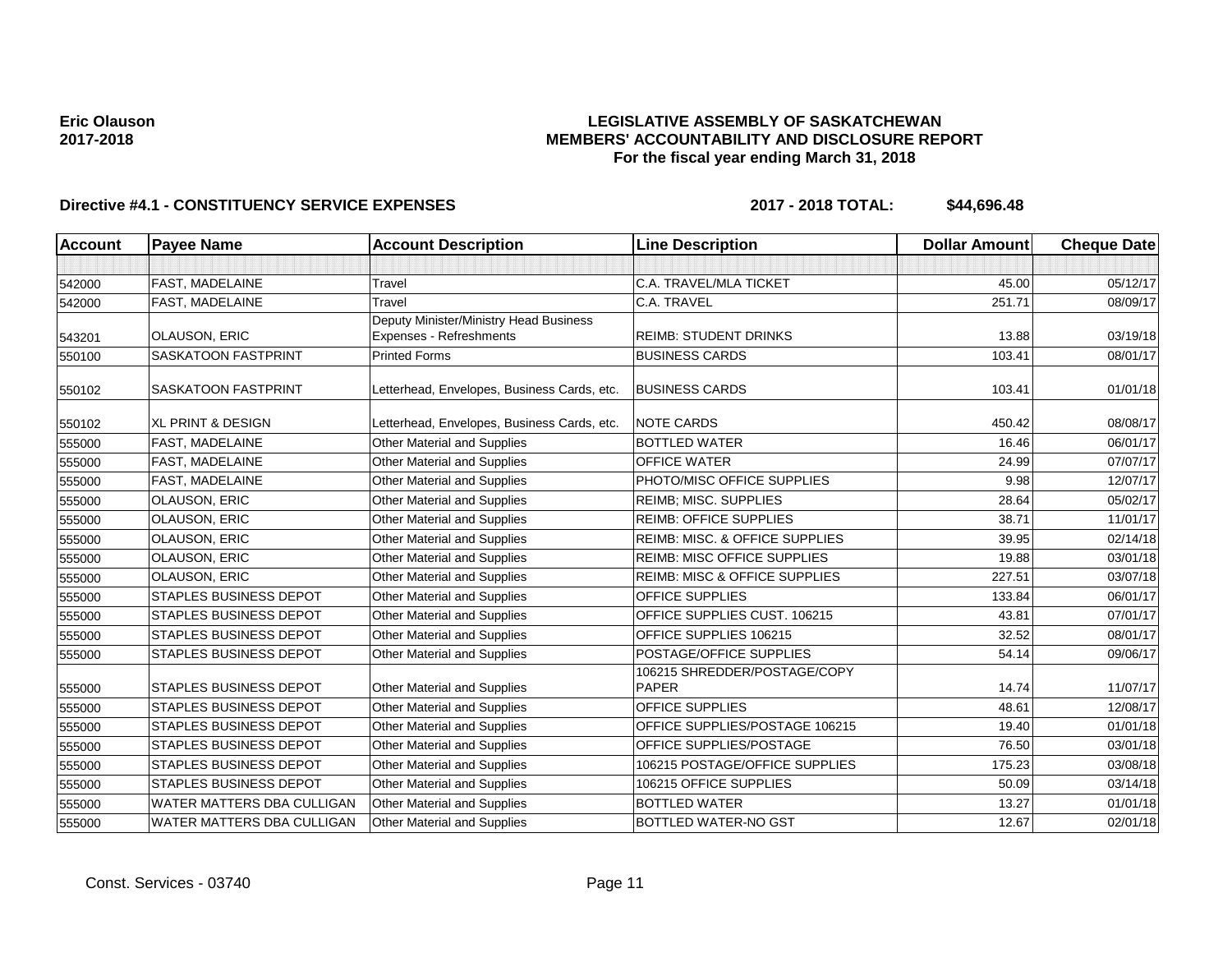# **LEGISLATIVE ASSEMBLY OF SASKATCHEWAN MEMBERS' ACCOUNTABILITY AND DISCLOSURE REPORT For the fiscal year ending March 31, 2018**

| <b>Account</b> | <b>Pavee Name</b>                  | <b>Account Description</b>                  | <b>Line Description</b>                  | Dollar Amount | <b>Cheque Datel</b> |
|----------------|------------------------------------|---------------------------------------------|------------------------------------------|---------------|---------------------|
|                |                                    |                                             |                                          |               |                     |
| 555000         | <b>IWATER MATTERS DBA CULLIGAN</b> | <b>Other Material and Supplies</b>          | <b>BOTTLED WATER</b>                     | 13.27         | 03/01/18            |
| 564600         | <b>OLAUSON, ERIC</b>               | Computer Software - Exp                     | <b>REIMB: ICLOUD STORAGE/ADVERTISING</b> | 2.86          | 01/02/18            |
| 564600         | <b>OLAUSON, ERIC</b>               | Computer Software - Exp                     | <b>REIMB: ADVERTISING/ICLOUD</b>         | 1.43          | 02/01/18            |
| 564600         | <b>OLAUSON, ERIC</b>               | Computer Software - Exp                     | REIMB: ADVERTISING/ICLOUD                | 1.43          | 03/01/18            |
| 564600         | <b>OLAUSON, ERIC</b>               | Computer Software - Exp                     | <b>REIMB: ICLOUD STORAGE/ADVERTISING</b> | 1.43          | 03/24/18            |
|                |                                    |                                             | 106215 SHREDDER/POSTAGE/COPY             |               |                     |
| 565200         | <b>ISTAPLES BUSINESS DEPOT</b>     | <b>Office Furniture and Equipment - Exp</b> | <b>PAPER</b>                             | 243.78        | 11/07/17            |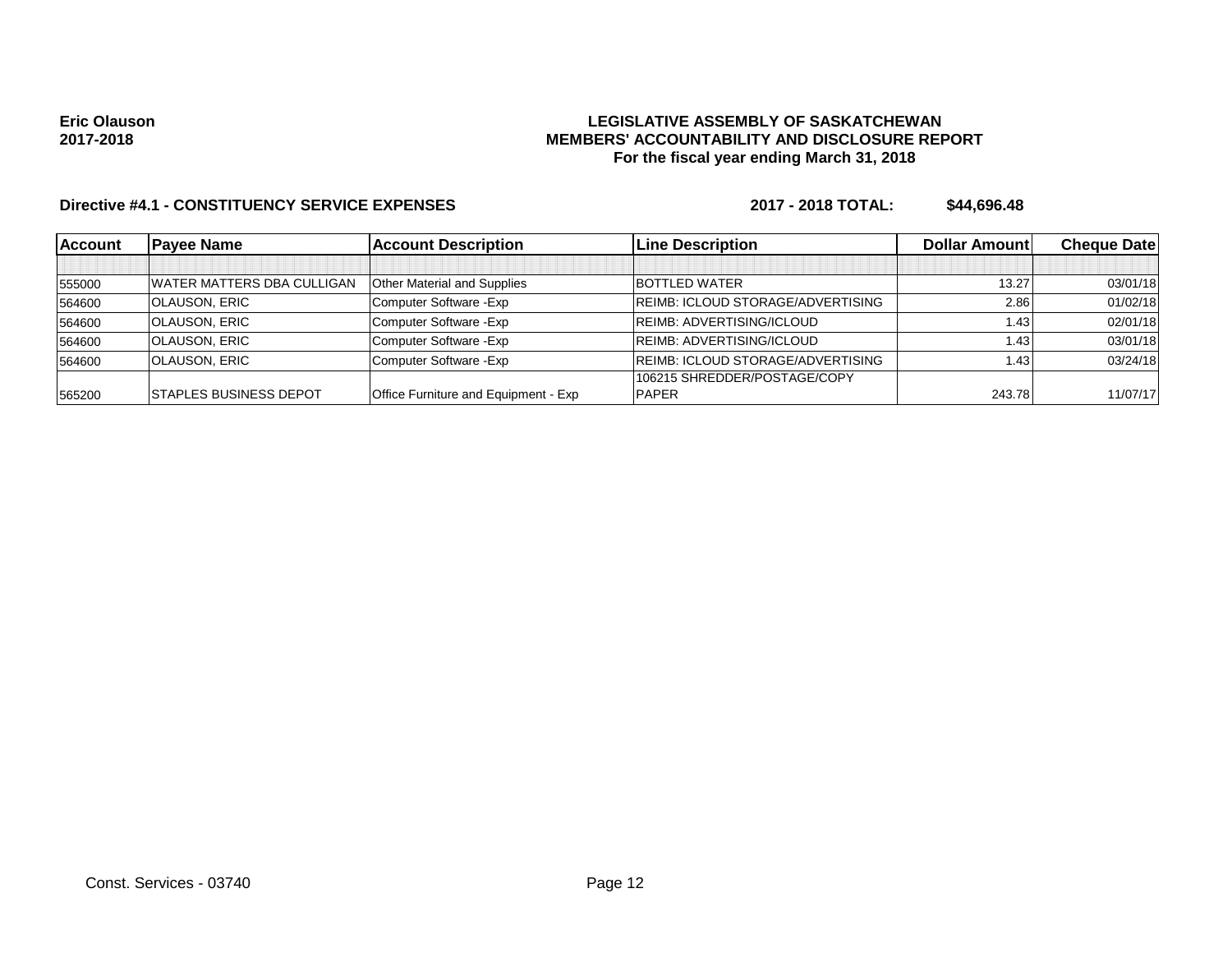# **LEGISLATIVE ASSEMBLY OF SASKATCHEWAN MEMBERS' ACCOUNTABILITY AND DISCLOSURE REPORT For the fiscal year ending March 31, 2018**

# Directive #6 - CONSTITUENCY ASSISTANT EXPENSES 2017 - 2018 TOTAL: \$44,305.25

| <b>Account</b> | Payee Name          | <b>Account Description</b>                    | <b>Dollar Amount</b> | <b>Cheque Date</b> |
|----------------|---------------------|-----------------------------------------------|----------------------|--------------------|
|                |                     |                                               |                      |                    |
| 513000         | FAST, MADELAINE A A | Out-of-Scope Permanent                        | 1,725.00             | 04/11/17           |
| 513000         | FAST, MADELAINE A A | Out-of-Scope Permanent                        | $-1,725.00$          | 04/11/17           |
| 513000         | FAST, MADELAINE A A | Out-of-Scope Permanent                        | 1,725.00             | 04/25/17           |
| 513000         | FAST, MADELAINE A A | Out-of-Scope Permanent                        | 1,690.50             | 05/09/17           |
| 513000         | FAST, MADELAINE A A | Out-of-Scope Permanent                        | 1,725.00             | 05/24/17           |
| 513000         | FAST, MADELAINE A A | Out-of-Scope Permanent                        | 1725                 | 06/06/17           |
| 513000         | FAST, MADELAINE A A | Out-of-Scope Permanent                        | 1,552.50             | 06/20/17           |
| 513000         | FAST, MADELAINE A A | Out-of-Scope Permanent                        | 1,725.00             | 07/05/17           |
| 513000         | FAST, MADELAINE A A | Out-of-Scope Permanent                        | 1,598.50             | 07/18/17           |
| 513000         | FAST, MADELAINE A A | Out-of-Scope Permanent                        | 1725                 | 08/01/17           |
| 513000         | FAST, MADELAINE A A | Out-of-Scope Permanent                        | 1633                 | 08/15/17           |
| 513000         | FAST, MADELAINE A A | Out-of-Scope Permanent                        | 1,725.00             | 08/29/17           |
| 513000         | FAST, MADELAINE A A | Out-of-Scope Permanent                        | 1,644.50             | 09/12/17           |
| 513000         | FAST, MADELAINE A A | Out-of-Scope Permanent                        | 1644.5               | 09/26/17           |
| 513000         | FAST, MADELAINE A A | Out-of-Scope Permanent                        | 1,725.00             | 10/11/17           |
| 513000         | FAST, MADELAINE A A | Out-of-Scope Permanent                        | 1725                 | 10/24/17           |
| 513000         | FAST, MADELAINE A A | Out-of-Scope Permanent                        | 1725                 | 11/07/17           |
| 513000         | FAST, MADELAINE A A | Out-of-Scope Permanent                        | 1,725.00             | 11/21/17           |
| 513000         | FAST, MADELAINE A A | Out-of-Scope Permanent                        | 1,552.50             | 12/05/17           |
| 513000         | FAST, MADELAINE A A | Out-of-Scope Permanent                        | 1,725.00             | 12/19/17           |
| 513000         | FAST, MADELAINE A A | Out-of-Scope Permanent                        | 1,725.00             | 01/03/18           |
| 513000         | FAST, MADELAINE A A | Out-of-Scope Permanent                        | 1,725.00             | 01/16/18           |
| 513000         | FAST, MADELAINE A A | Out-of-Scope Permanent                        | 1,633.00             | 02/01/18           |
| 513000         | FAST, MADELAINE A A | Out-of-Scope Permanent                        | 1,633.00             | 02/13/18           |
| 513000         | FAST, MADELAINE A A | Out-of-Scope Permanent                        | 1,552.50             | 03/01/18           |
| 513000         | FAST, MADELAINE A A | Out-of-Scope Permanent                        | 1,552.50             | 03/13/18           |
| 513000         | FAST, MADELAINE A A | Out-of-Scope Permanent                        | 1,380.00             | 03/27/18           |
| 513000         | FAST, MADELAINE A A | Out-of-Scope Permanent                        | 2,665.82             | 04/10/18           |
| 519900         | None (Default)      | Change in Y/E Accrued Empl Leave Entitlements | $-772.57$            | 04/19/17           |